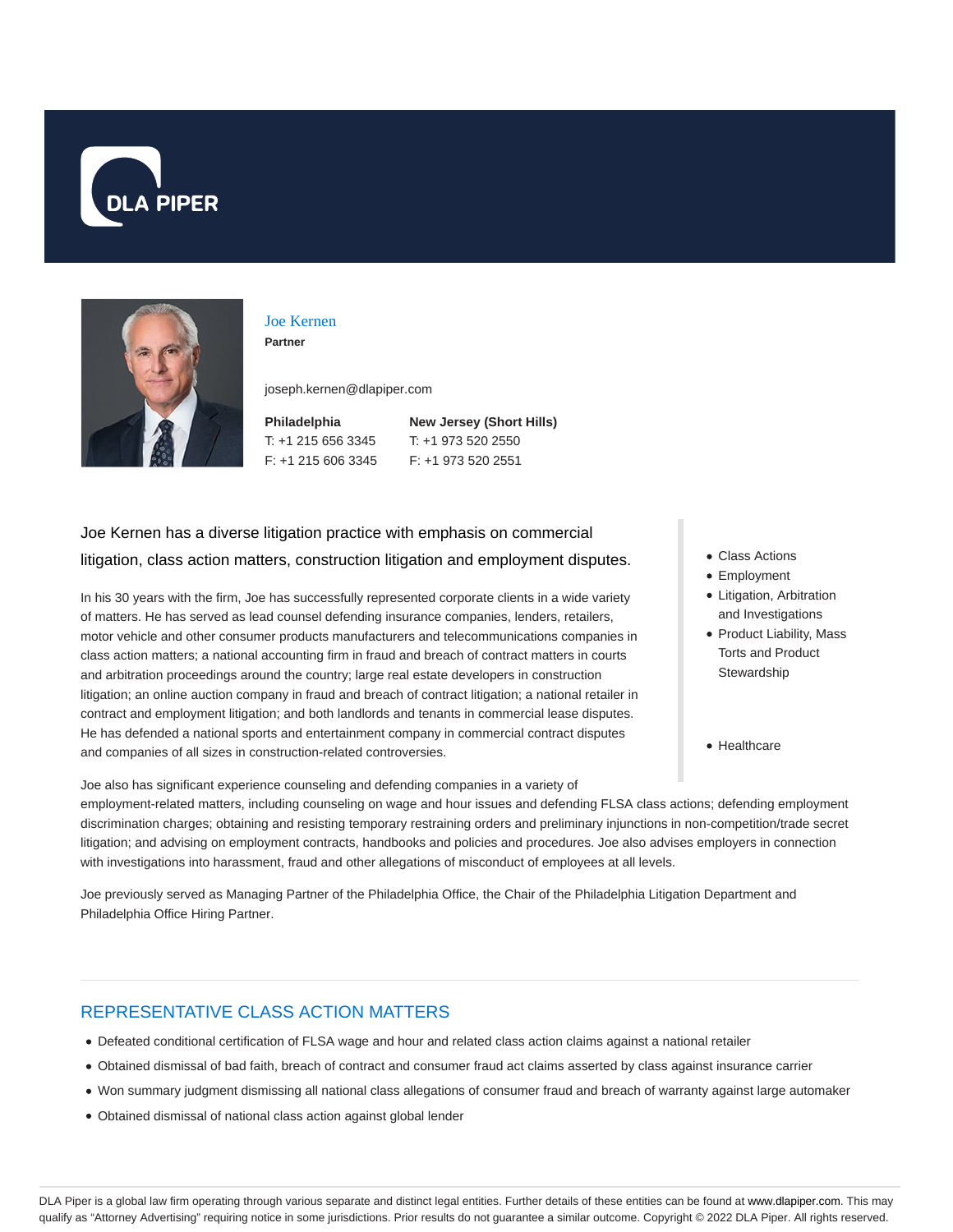- Won dismissal of all class action allegations against automaker in a case asserting fraud, consumer fraud and breach of warranty
- Negotiated several favorable nationwide settlements of consumer fraud and breach of warranty claims against consumer product manufacturers and automakers

#### REPRESENTATIVE PUBLISHED OPINIONS

- Tria WS LLC v. American Automobile Insurance Co., 2021 WL 1193370 (E.D. Pa. March 30, 2021)
- Behrens v. Arconic, Inc., 487 F.Supp.3d 283 (E.D. Pa. September 16, 2020)
- Nabi v. Hudson Group (HG) Retail, LLC, 2015 WL 5843210 (S.D.N.Y. September 28, 2015)
- Grudkowski v. Foremost Ins. Co., 2013 WL 816666 (M.D. Pa. March 5, 2013) reconsideration denied, 2013 WL 3322347 (M.D. Pa. July 1, 2013)
- Calender v. NVR, Inc., 2012 WL 4482009 (D.N.J. September 26, 2012)
- Khan v. Airport Management Services, LLC, 2011 WL 5597371 (S.D.N.Y. 2011)
- Gilbert Noble v. Porsche Cars North America, Inc., 2010 WL 606305 (D. N.J. 2010)
- Robert Reibstein v. Continental Tire North America, Inc., et ano., 2007 US Dist. LEXIS 24755 (E.D. Pa. 2007)
- Amtrak v. Pa. PUC, 288 F.3d 519 (3d Cir. 2002)
- Woodrow Guyton, III v. AM General, 2001 US Dist. Lexis 21012 (E.D. Pa. 2001)
- Eagle Computer Associates v. Chesapeake Software Services, Inc., et al., 1999 US Dist. Lexis 17509 (E.D. Pa. 1999)
- Alfred J. Dandurand v. CNA Insurance Company, 1998 US Dist. Lexis 5089 (E.D. Pa. 1998)
- Edward Blizzard v. Motorola, Inc. v. General Electric Mobile Communications Distribution, Inc., et al., 1996 US Dist. Lexis 1959 (E.D. Pa. 1996)

#### **CREDENTIALS**

#### **Admissions**

- Pennsylvania
- New Jersey
- New York

### **Recognitions**

The BTI Consulting Group, based on extensive client interviews, repeatedly named Joe in its annual BTI Client Service All-Stars Report, which recognizes lawyers who deliver "The best client service to Fortune 1000 companies."

For more information, pursuant to New Jersey Lawyer Advertising guidance, please click here.

## **Education**

- J.D., New York University
- B.A., Pennsylvania State University summa cum laude

## **Memberships**

American Bar Association

## Civic and Charitable

- Advisory Board Member, Penn State University, Brandywine Campus
- Leadership Counsel, KIPP Philadelphia